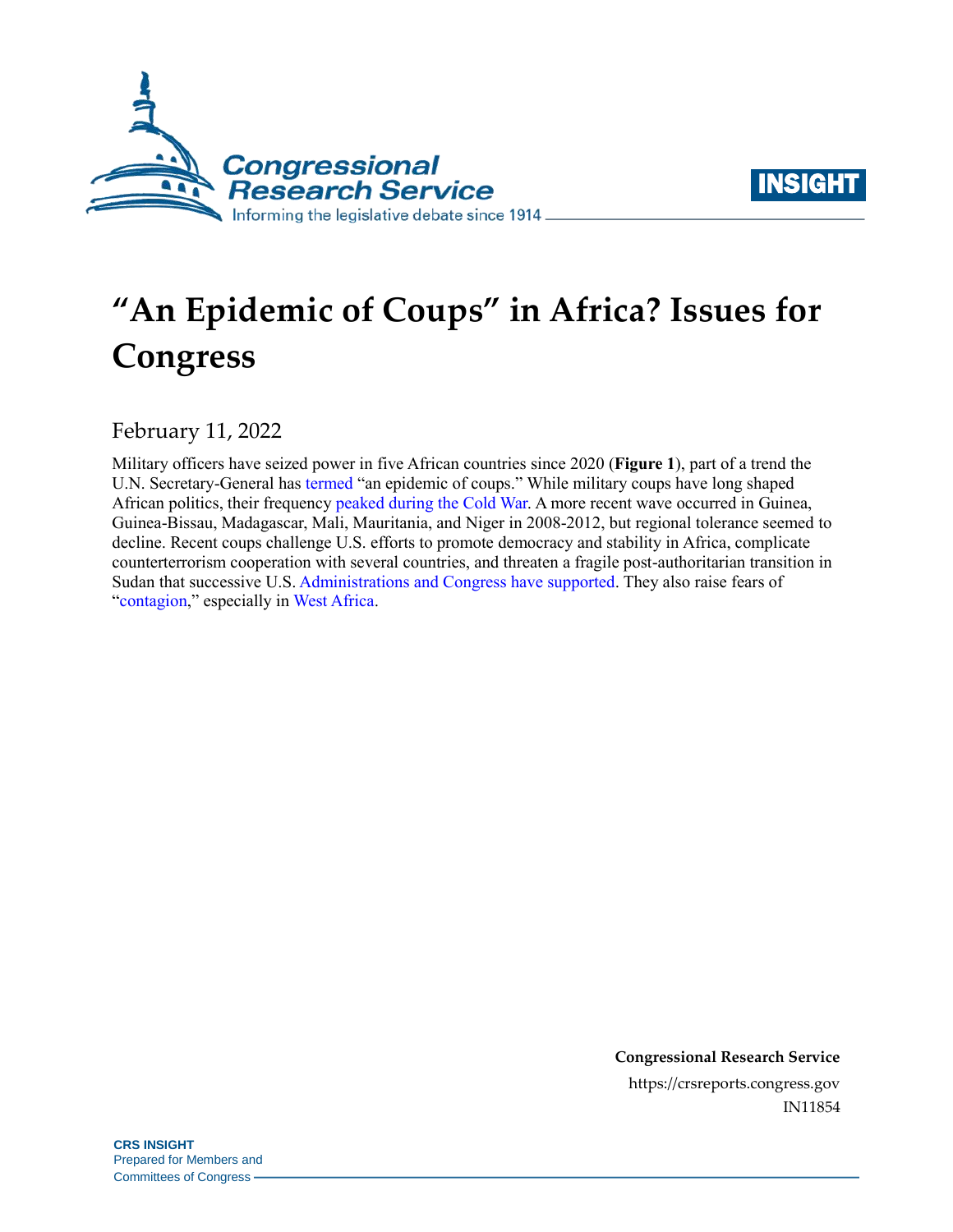

**Figure 1. Military Takeovers and Selected Attempts in Africa Since 2020**

#### **Source:** CRS graphic.

**Note:** Borders are not necessarily authoritative.

Military interventions both reflect and deepen a trend of [democratic backsliding in Africa.](https://foreignaffairs.house.gov/2020/9/democratic-backsliding-in-sub-saharan-africa) In Burkina Faso, Guinea, and Mali, ousted presidents were once popular figures who themselves ended previous periods of military rule. In Burkina Faso and Mali, however, they failed to curb [insurgent and militia](https://information.tv5monde.com/afrique/au-burkina-faso-comme-au-mali-une-junte-largement-soutenue-par-l-opinion-publique-442309)  [violence](https://information.tv5monde.com/afrique/au-burkina-faso-comme-au-mali-une-junte-largement-soutenue-par-l-opinion-publique-442309) and [spiraling humanitarian crises.](https://reliefweb.int/report/burkina-faso/burkina-faso-shattered-worlds-fastest-growing-displacement-crisis) The coups in [Mali](https://www.france24.com/en/20200420-mali-election-runoff-tarnished-by-intimidation-and-allegations-of-vote-rigging) an[d Guinea](https://www.economist.com/middle-east-and-africa/2020/10/29/a-disputed-election-leads-to-violence-in-guinea) followed allegations of election fraud; in Guinea, former President Condé sought a contested [third term](https://www.france24.com/en/africa/20201215-guinea-s-president-cond%C3%A9-sworn-in-after-disputed-re-election-urges-unity) and [cracked down](https://www.amnesty.org/en/latest/campaigns/2021/02/guinee-fatal-crackdowns-and-imprisonement/) on opposing voices. Many citizens in these countries openly [welcomed](https://www.reuters.com/world/africa/coups-cheered-west-africa-islamist-insurgencies-sap-faith-democracy-2022-02-01/) the coups, although majorities [reject military](https://afrobarometer.org/sites/default/files/press-release/Algeria%2C%20Benin%2C%20Botswana%2C%20Burkina%20Faso%2C%20Burundi%2C%20Cameroon%2C%20Cape%20Verde%2C%20C%C3%B4te%20d%26%23039%3BIvoire%2C%20Egypt%2C%20eSwatini%2C%20Gabon%2C%20Ghana%2C%20Guinea%2C%20Kenya%2C%20Lesotho%2C%20Liberia%2C%20Madagascar%2C%20Malawi%2C%20Mali%2C%20Mauritius%2C%20Morocco%2C%20Mozambique%2C%20Namibia%2C%20Niger%2C.pdf)  [rule](https://afrobarometer.org/sites/default/files/press-release/Algeria%2C%20Benin%2C%20Botswana%2C%20Burkina%20Faso%2C%20Burundi%2C%20Cameroon%2C%20Cape%20Verde%2C%20C%C3%B4te%20d%26%23039%3BIvoire%2C%20Egypt%2C%20eSwatini%2C%20Gabon%2C%20Ghana%2C%20Guinea%2C%20Kenya%2C%20Lesotho%2C%20Liberia%2C%20Madagascar%2C%20Malawi%2C%20Mali%2C%20Mauritius%2C%20Morocco%2C%20Mozambique%2C%20Namibia%2C%20Niger%2C.pdf) in principle.

Divided reactions greeted the military's actions in Chad, following [decades of authoritarian rule and rebel](https://africacenter.org/spotlight/chads-ongoing-instability-the-legacy-of-idriss-deby/)  [uprisings](https://africacenter.org/spotlight/chads-ongoing-instability-the-legacy-of-idriss-deby/) and the death of the president. In Sudan, protesters [cheered](https://apnews.com/article/39d086b7a00f4c44933e5b43b082c23c) a 2019 coup that ousted authoritarian President Omar al Bashir but opposed security forces' ensuing attempts to maintain control. [Ongoing protests](https://www.hrw.org/news/2022/02/03/sudan-ongoing-clampdown-peaceful-protesters) in Sudan underscore public opposition to the military's October 2021 power grab from civilian transition officials.

Several factors are at play across cases and exist elsewhere, including [tensions within the armed forces,](https://www.crisisgroup.org/africa/sahel/burkina-faso/linsecurite-facteur-determinant-du-putsch-de-ouagadougou) allegations of high-level [corruption,](https://www.france24.com/en/20200901-mali-must-tackle-impunity-injustice-corruption) an[d economic pressures](https://www.reuters.com/world/africa/sudan-inflation-slows-38756-august-2021-09-14/) worsened by the COVID-19 pandemic. Political instability in West Africa's Sahel region also coincides with [growing diplomatic tensions](https://www.usnews.com/news/world/articles/2022-02-03/explainer-france-in-sticky-situation-amid-crisis-with-mali#:~:text=Mali) with former colonial power France over the scope of its regional counterterrorism operations and other issues.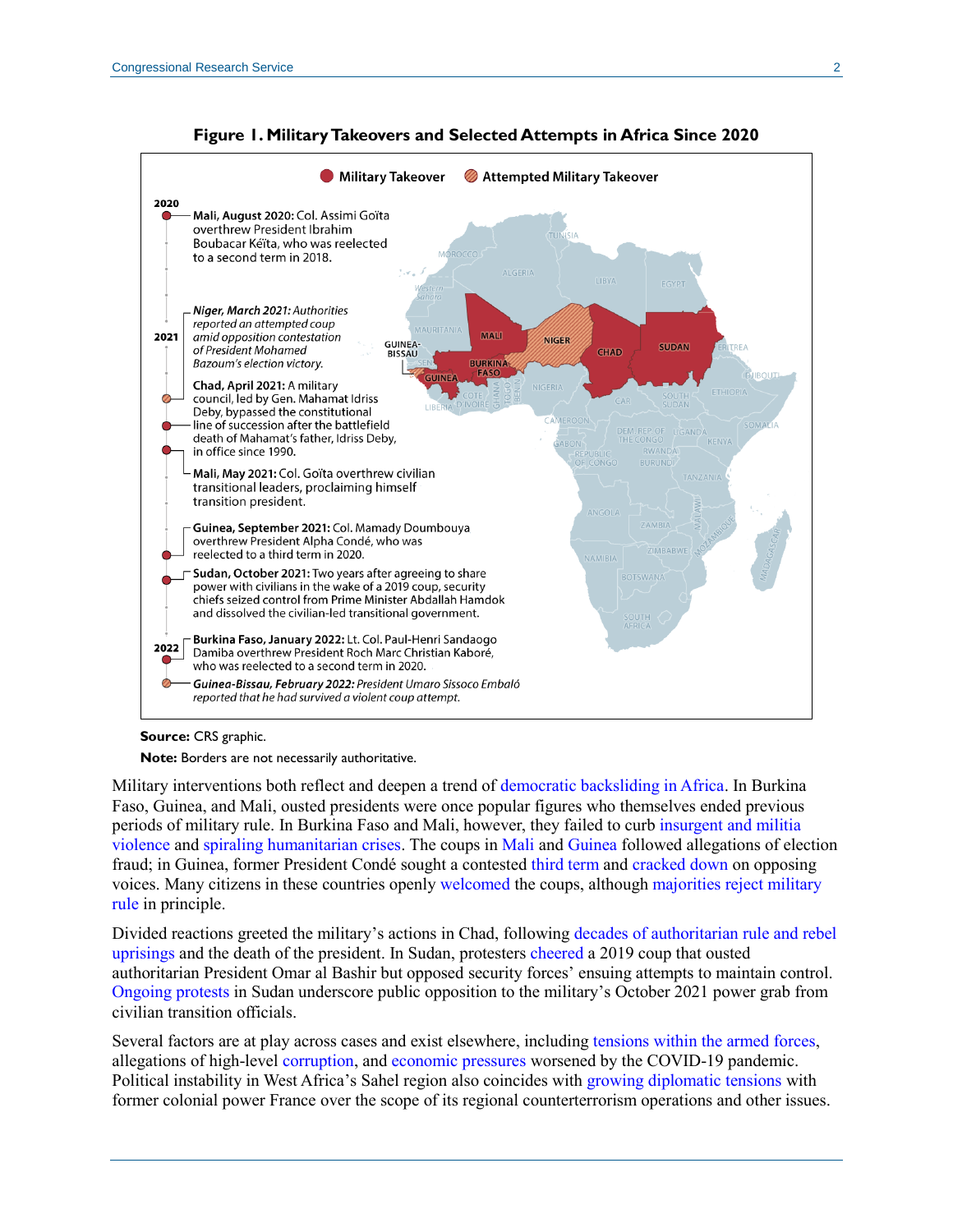Russian military contractors recently [arrived in Mali;](https://www.voanews.com/a/voa-exclusive-us-africom-commander-says-russian-mercenaries-in-mali/6406371.html) various actors may see opportunities in military rule.

# **Regional Responses**

The African Union (AU) [rejects](https://au.int/sites/default/files/pages/34873-file-constitutiveact_en.pdf) "unconstitutional changes of governments" and suspended the memberships of Burkina Faso, Guinea, Mali, and Sudan after recent coups. It [did not suspend Chad,](https://issafrica.org/iss-today/au-balancing-act-on-chads-coup-sets-a-disturbing-precedent) where the military takeover prolonged the Déby family's control. AU Commission Chairperson Moussa Faki once served as Chad's foreign minister.

The Economic Community of West African States (ECOWAS), often seen as a democratic bulwark, likewise suspended member states Burkina Faso, Guinea, and Mali, and [imposed sanctions](https://www.ecowas.int/wp-content/uploads/2021/11/Eng.Communiquei%CC%80-Final-Sommet-7-novembre-2021.pdf) on junta members in Guinea and Mali after delays in scheduling new elections. [ECOWAS recently broadened its](https://www.ecowas.int/wp-content/uploads/2022/01/Final-Communique-on-Summit-on-Mali-Eng-080122.pdf) [sanctions on Mali](https://www.ecowas.int/wp-content/uploads/2022/01/Final-Communique-on-Summit-on-Mali-Eng-080122.pdf) to encompass trade, access to the regional central bank, and border crossings. On February 3, ECOWAS [announced](https://www.ecowas.int/wp-content/uploads/2022/02/Eng.-Final-Communique-03022022.pdf) it would deploy a stabilization force to Guinea-Bissau.

The Biden Administration [praised](https://www.state.gov/ecowas-action-on-mali/) [ECOWAS's recent actions.](https://www.state.gov/the-united-states-support-of-ecowas-and-african-union-actions-on-burkina-faso/) Intense [popular opposition](https://www.voanews.com/a/malians-protest-ecowas-sanctions-/6397444.html) in Mali has challenged the bloc's influence, however, while Guinea's junta has [declined to enforce ECOWAS](https://www.africanews.com/2022/01/11/guinea-keeps-borders-open-with-mali-hit-by-ecowas-sanctions/)  [decisions](https://www.africanews.com/2022/01/11/guinea-keeps-borders-open-with-mali-hit-by-ecowas-sanctions/) on Mali. With events in Burkina Faso, a dwindling number of ECOWAS' 15 [heads of state](https://www.ecowas.int/member-states/) are committed to civilian rule. The East African body to which Sudan belongs, known as [IGAD,](https://igad.int/) has not taken punitive action in response to the recent coup there.

## **Selected Issues for Congress**

**Oversight of U.S. Security Cooperation.** Coups have disrupted some U.S. security cooperation activities and led [observers](https://foreignpolicy.com/2022/02/03/burkina-faso-coup-us-security-assistance-terrorism-military/) to question the impact of prior military engagement, including counterterrorism activities. While prior U.S. training of junta leaders in [Burkina Faso,](https://www.nytimes.com/2022/01/25/world/africa/burkina-faso-coup-russians.html) [Guinea,](https://www.nytimes.com/2021/09/10/world/africa/guinea-coup-americans.html) and [Mali](https://www.washingtonpost.com/world/asia_pacific/mali-coup-leader-was-trained-by-us-special-operations-forces/2020/08/21/33153fbe-e31c-11ea-82d8-5e55d47e90ca_story.html) is unlikely to have directly caused their actions, policymakers may examine whether external support for specialized units contributed to intra-military and/or civil-military tensions, and whether existing courses emphasizing civilian control are effective. Country- and unit-level funding allocations under U.S. regional security programs are not routinely available, presenting a [potential oversight challenge.](https://crsreports.congress.gov/product/pdf/TE/TE10044)

**Coup-Related Aid Restrictions and Implications.** Section 7008 of annual foreign aid appropriations legislation restricts certain aid to the governments of countries in which the military has overthrown a "duly elected" leader. (See CRS In Focus IF11267, *[Coup-Related Restrictions in U.S. Foreign Aid](https://crsreports.congress.gov/product/pdf/IF/IF11267)  [Appropriations](https://crsreports.congress.gov/product/pdf/IF/IF11267)*.) Section 7008 is in effect for Mali, Guinea, and Sudan (due to a previous coup in 1989), although Congress has exempted some aid for Sudan. The Biden Administration determined that it did not apply to Chad. Officials have paused ["most"](https://www.state.gov/briefings/department-press-briefing-february-2-2022/) aid to Burkina Faso pending a determination.

U.S. officials may review and suspend some programming under other laws or as a matter of policy. The Millennium Challenge Corporation suspended [activities related to](https://www.mcc.gov/where-we-work/program/burkina-faso-compact-ii) a five-year, \$450 million development aid compact in Burkina Faso, citing its ow[n eligibility requirements.](https://crsreports.congress.gov/product/pdf/RL/RL32427#_Toc21440729) The Administration [suspended](https://apnews.com/article/middle-east-africa-sudan-khartoum-96e7b33b6e1045fce01189e81b36814a) most of a \$700 million aid allocation for Sudan in October.

U.S. officials have not consistently used the term "coup" to refer to events, due to differing circumstances and related considerations around the application of Section 7008. Members of Congress may examine whether perceived inconsistency in U.S. messaging and/or application of aid restrictions are affecting U.S. credibility, and if so, whether legislative changes are warranted.

**Other Potential Deterrence Tools.** Policymakers may consider sanctions and other measures to deter further coups. Whether these alter local calculations is [debated.](https://theglobalobservatory.org/2022/02/ecowas-sanctions-against-mali-necessary-but-may-be-counter-productive/) Sanctions programs exist for select countries, including a [Mali program](https://home.treasury.gov/system/files/126/13882.pdf) that targets those engaged in "actions or policies that undermine